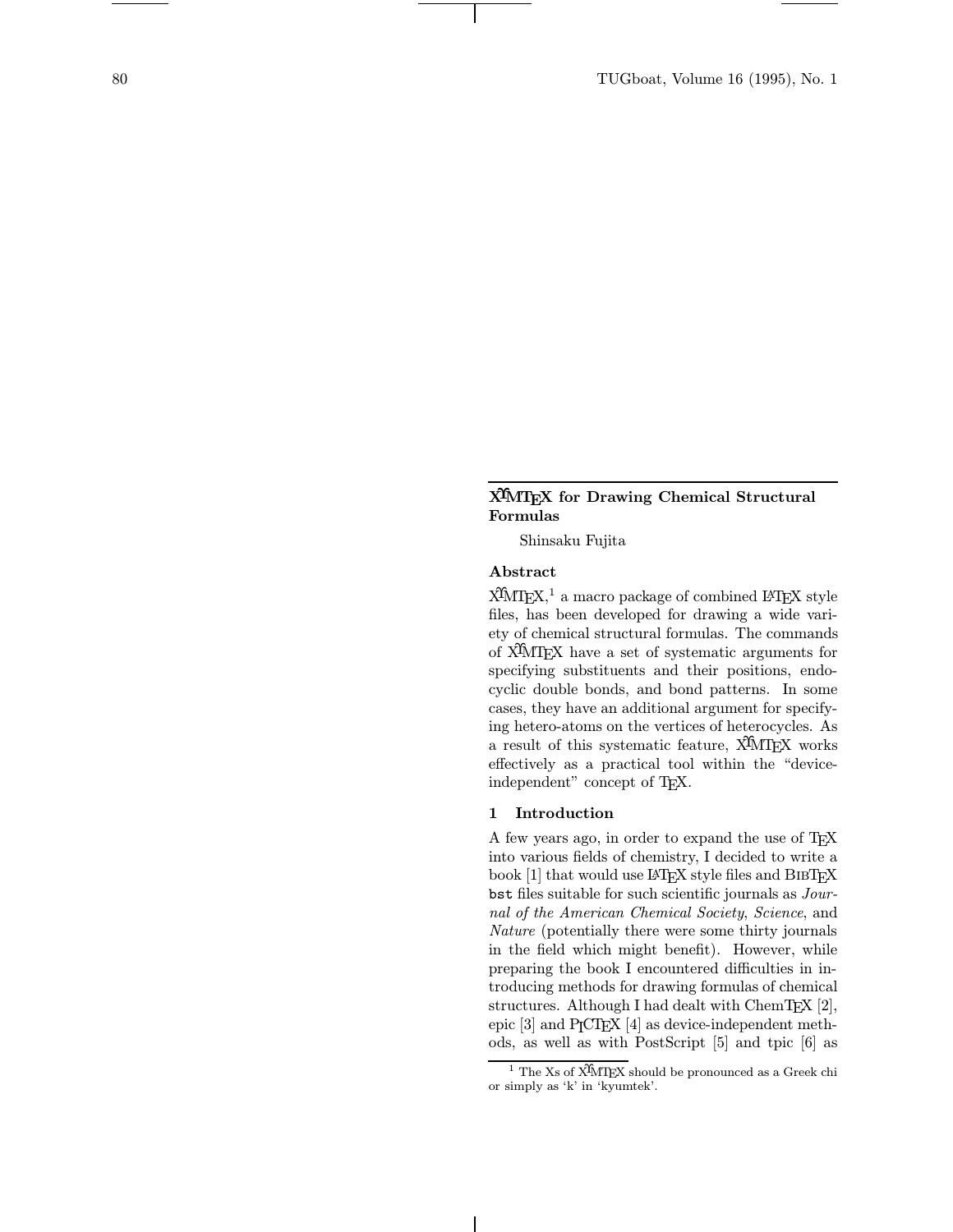device-dependent methods, it was difficult to recommend any one of them as a standard method.

ChemTEX typesets structural formulas of high quality in a device-independent manner. Its commands, however, should be replaced by more systematic ones in order to cover structures with a wide range of substitution. As for epic and P<sub>I</sub>CI<sub>F</sub>X, in themselves they have no facilities for drawing chemical structures. Moreover, they produce output of lesser quality than ChemTEX, especially in printing chemical bonds. Among device-dependent methods, encapsulated PostScript is now recognized as the predominant method since chemical structural formulas are usually drawn with tools whose storing and printing processes are based on PostScript. However, it is still desirable to develop a convenient method according to the device-independent concept, since this is a fundamental philosophy in TEX typesetting, and encourages electronic submission and exchange of information.

# 2 Features of X<sup>I</sup>MT<sub>E</sub>X

Therefore, it seemed necessary to take all of these issues into consideration and devise something new. XΥMTEX was developed as a device-independent method with systematic commands (control sequences) for drawing structural formulas [7]. The features and advantages of X<sup>T</sup>MT<sub>E</sub>X are summarized below:

- 1. The name X<sup>I</sup>MT<sub>E</sub>X is the uppercase form of  $\chi \nu \mu \tau \epsilon \chi$ , in which  $\chi \nu \mu$  is the Greek counterpart of the stem 'chem' of 'chemistry'. When the logo XΥMTEX is unavailable, you should type XyMTeX.
- 2. XIMTEX requires the LATEX picture environment only, ensuring portability (since LAT<sub>EX</sub> is part of most TEX distributions). Thus, wide adaptations for personal computers are available and a variety of printers can be used as output devices.
- 3. X<sup>I</sup>MT<sub>E</sub>X should be used within a large version of LATEX.
- 4. Structural formulas written with X<sup>1</sup>MT<sub>F</sub>X produce high-quality output, since they use LAT<sub>EX</sub> fonts.
- 5. Each command name corresponds to a master template to be drawn. It can be easily remembered, since it stems from the familiar nomenclature of organic compounds.
- 6. The invariant part of a structure (the master template containing fixed bonds and atoms) is automatically printed with no designation.
- 7. The variant parts of a structure (substituents, additional bonds and atoms) are designated by

up to four arguments: SUBSLIST, OPT, BOND-LIST, and ATOMLIST.

- 8. Substituents and their positions are given by a single argument (SUBSLIST) in which they are listed consecutively, with semicolons as delimiters. It follows that an arbitrary number of substituents can be written in the SUBSLIST.
- 9. A command of frequent occurrence has an optional argument (OPT) of one or two characters for showing a pattern of bonds or aromatization.
- 10. Additional endocyclic bonds are designated by an optional argument (BONDLIST) in which one character corresponds to each of the bonds.
- 11. A more general command for drawing heterocycles takes an additional argument (ATOMLIST), so that a set of hetero-atoms are typeset on the vertices of the master template after truncation of edges.
- 12. Commands with a common stem but different suffixes  $(v', 'vi', 'h', 'hi')$  are provided for drawing the same structure in different ways.
- 13. Each structure created by a X<sup>1</sup>MT<sub>F</sub>X command is regarded as a letter, or more exactly, as a TEX box. Thus, it is controlled by the inherent mechanism of T<sub>E</sub>X in breaking paragraphs (containing such structures) into lines as well as in making the lines into pages.
- 14. The recognition of a X<sup>T</sup>MT<sub>E</sub>X structure as a TEX box permits us to use X<sup>I</sup>MTEX commands in various LAT<sub>F</sub>X environments such as center, equation and tabular.
- 15. In extreme cases, a X<sup>I</sup>MT<sub>EX</sub> command can be used in the argument of another command. For example, it may be utilized in the argument of \section in conjunction with the \protect command. However, such modes of usage should not be recommended to regular users, since they may cause unexpected errors.

# 3 Drawing Benzene and Naphthalene Derivatives

Let us first draw benzene and naphthalene derivatives as examples. X<sup>I</sup>MT<sub>E</sub>X contains nine style files for drawing various categories of chemical structural formulas (Table 1). Since the macros we will require are stored in carom.sty, the document file begins as follows:

\documentstyle[epic,carom]{article} \begin{document} (body) \end{document}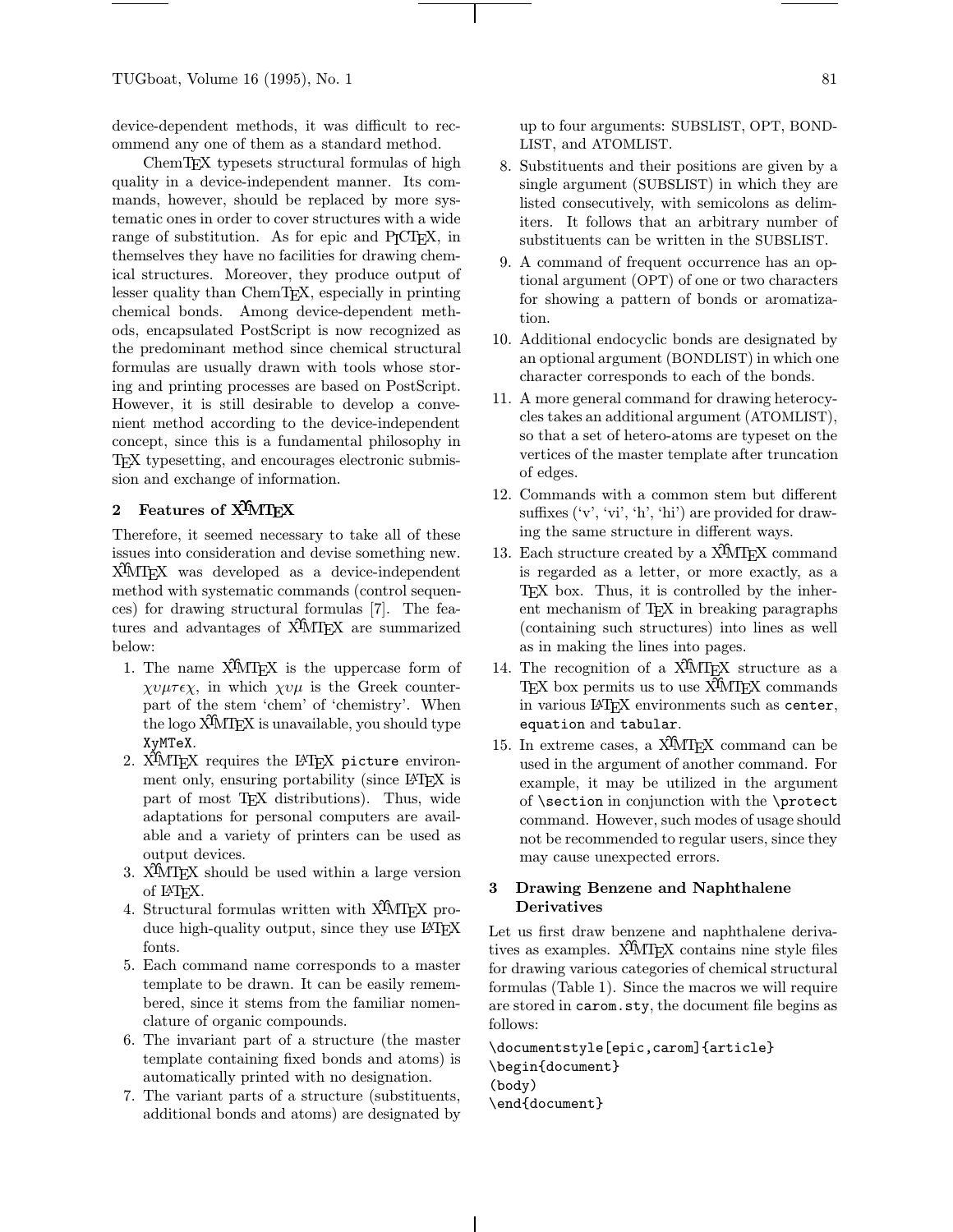where epic.sty is also included in any order as an option for drawing dotted lines. This is the usual form of L<sup>AT</sup><sub>E</sub>X documents.

The constitution of a command is quite simple. To draw the structure of 4-nitrophenol, you write the following simple statements in the body of your document:

\bzdrv{1==OH;4==NO\$\_2\$} \bzdrh{1==HO;4==NO\$\_2\$}

where each argument is a SUBSLIST, listing substituents with their bonds. This generates the following:



A semicolon separates each mode of substitution, where a double equality symbol  $(==)$  is used as a delimiter between a substitution position and a substituent. Thus, the two arguments state that position 1 takes a hydroxyl group through a single bond  $(1 == OH)$  and position 4 takes a nitro group through a single bond  $(4 == NO<sub>2</sub>)$ , where each single bond is automatically drawn without explicit declaration. Since statements in SUBSLIST arguments follow the nomenclature of organic compounds, as shown in these examples, most organic chemists and secretaries with appropriate training can write them down easily. The suffixes 'v' and 'h' generally indicate vertical and horizontal forms of printed formulas.

To draw three structures with different aromatic expressions for 1-bromo-4-chlorobenzene, you use \bzdrv[OPT]{SUBSLIST} as follows:

```
\bzdrv[r]{1==Br;4==Cl}
\bzdrv[l]{1==Br;4==Cl}
\bzdrv[c]{1==Br;4==Cl}
```
where the letters in brackets are optional arguments for representing patterns of double bonds. The standard mode of displaying alternant double bonds (to the right-hand side of the diagram) is the default (e.g., when no optional argument is used, as in the first example); specifying 'r' in square brackets will also yield the right-handed mode. The letter 'l' in brackets generates an alternative (left-handed) mode of alternant double bonds; 'c' in square brackets expresses an inner circle. As a result, you get

| Table 1: Style Files in XIMIFX |  |  |  |  |  |
|--------------------------------|--|--|--|--|--|
|--------------------------------|--|--|--|--|--|

| printed structures               |
|----------------------------------|
| aliphatic compounds              |
| vertical and horizontal types of |
| cyclic compounds                 |
| bicyclic compounds etc.          |
| basic commands                   |
| pyranoses and furanoses          |
| vertical types of heterocyclic   |
| compounds                        |
| horizontal types of heterocyclic |
| compounds                        |
| locant numbers                   |
| five-or-less-membered            |
| carbocycles                      |
|                                  |

three structural formulas with different bond patterns for the same compound:



The  $\text{bzdrv}$  command is also used to typeset pand o-benzoquinone derivatives. Thus, the code:

\begin{center} \bzdrv[p]{1D==O;4D==O;2==Me}

\bzdrv[o]{1D==O;2D==O;4==Me} \end{center}

produces



where the optional arguments 'p' and 'o' control patterns of endocyclic double bonds. The carbonyl double bonds are designated by means of a bond modifier 'D' coupled with a preceding locant number; thus, the string '1D==O' represents an oxygen atom through an exocyclic double bond.

Naphthalenes and naphthoquinones are typeset by using the \naphdrv command and so on. For example, the code:

## \begin{center}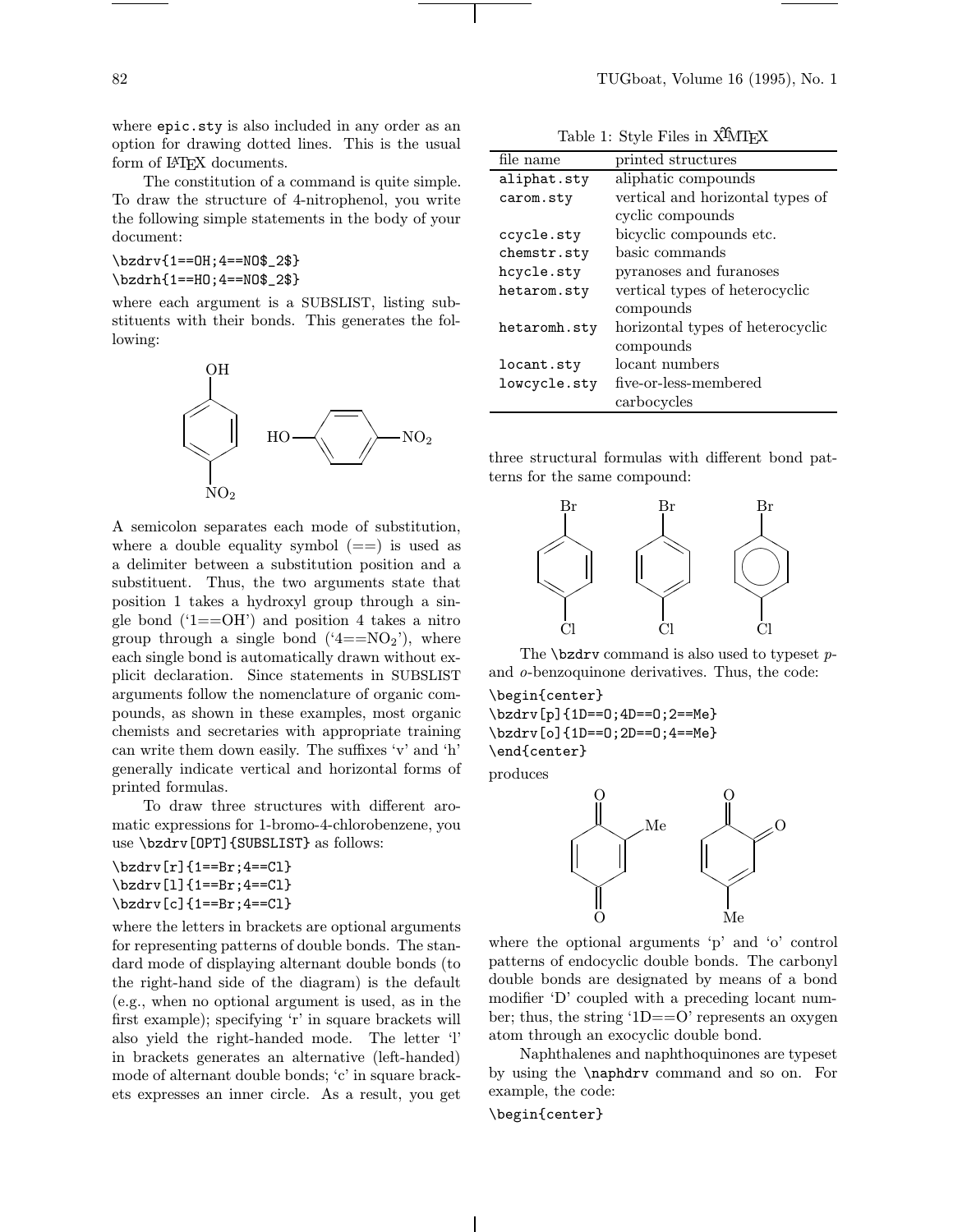\naphdrv{1==OH;5==NH\$\_2\$} \naphdrv[p]{1D==O;4D==O;8==OH} \end{center}

prints the following fused structures:



The \naphdrv command also takes optional arguments ('oa' to 'of') in order to print all possible structures of o-naphthoquinones. The command is also capable of drawing other naphthoquinones such as 2,6-naphthoquinones.

### 4 Drawing Cyclohexane Derivatives

The command \cyclohexanev and related ones are used to typeset cyclohexane derivatives. These commands are also contained in carom.sty. They are capable of drawing geminal substituents by using appropriate bond modifiers such as 'Sa' and 'Sb'. For example, the code:

```
\begin{center}
```
\cyclohexanev{1D==O;2Sa==Cl;2Sb==Cl} \cyclohexaneh{1D==O;4Sa==Cl;4Sb==Cl} \end{center}

produces the following structures:



Note that the suffixes 'v' and 'h' are in accord with the general convention described above.

For specifying the stereochemistries of cyclohexanes more explicitly, we use bond modifiers of single type  $(A'$  and  $(B')$  as well as those of geminal type ('SA' and 'SB'). For example,

```
\begin{center}
\cyclohexanev{2A==CH$_3$;3B==CH$_3$}
```

```
\cyclohexanev{2SA==CH$_3$;2SB==H;%
3SB==CH$_3$;3SA==H}
```

```
\end{center}
```
yields the following alternative expressions of trans-1,2-dimethylcyclohexane:



where the  $\alpha$ -bonds ('A' and 'SA') are represented by dotted lines and the  $\beta$ -bonds ('B' and 'SB') are printed with boldfaced lines.

Commands such as \cyclohexanev take an optional argument BONDLIST that contains one or more letters ('a' to 'f') for designating endocyclic double bonds in a bond-by-bond fashion. Thus, we use \cyclohexanev[BONDLIST]{SUBSLIST}. For example,

```
\begin{center}
\cyclohexanev[b]{1D==O;%
4Sa==CH$_3$;4Sb==CH$_3$}
\cyclohexanev[df]{2B==OH;3B==OH}
\end{center}
```
generates the following structural formulas with endocyclic double bonds:



XΥMTEX is capable of drawing more complicated structures such as steroids in a similar way. Let us write the code:

```
\begin{center}
\steroid[dim]{3D==O;%
 {{13}B}==\lmoiety{H$_3$C};{{17}SB}==HO;%
 {{17}SA}==COCH$_3$}
\end{center}
```
where the optional argument 'dim' gives three endocyclic double bonds, giving us a steroid derivative:



the methyl group of which attaches to the fused 13 position in such a manner that the right terminal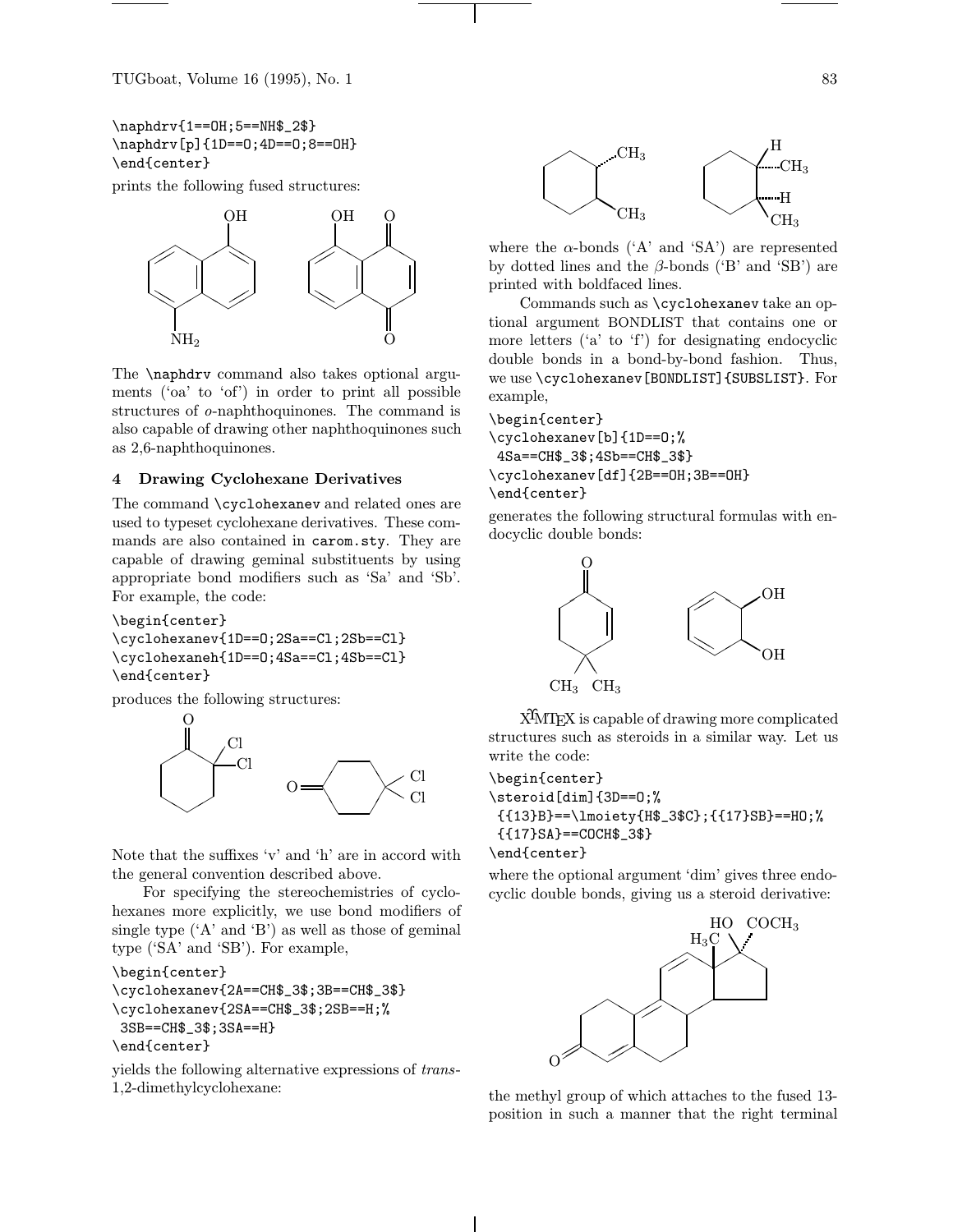carbon of the methyl is linked to the corresponding bond by using the command \lmoiety.

The command \steroidchain is used to draw an insect hormone  $\alpha$ -ecdysone just by designating a set of substituents in the SUBSLIST argument. Thus, we write the code:

```
\begin{center}
\unitlength.09pt
\steroidchain[g]{%
2B==HO;3B==HO;{{10}B}==;5B==H;%
 6D==O;{{13}B}==;{{14}A}==OH;%
 {{20}SA}==CH$_3$;{{20}SB}==H;%
 {{22}A}==OH;{{25}}==H}
\end{center}
```
in which empty substituents are allowed to show implicit methyl groups at the 10- and 13-positions. This results in the following complex formula. In this example, I have slightly reduced the size of the structural formula by setting \unitlength.09pt the default setting in X<sup>T</sup>MT<sub>E</sub>X for unit length is 0.1pt.



It should be noted that further reduction of sizes is usually unsuccessful because the LATEX picture environment is incapable of drawing lines of short lengths and of arbitrary slopes.

In the future, this restriction concerning line lengths and slopes should be overcome so that one could draw chemical structures more conveniently. XΥMTEX would then become an automatic tool linked with chemical drawing software. This linkage would mean that X<sup>I</sup>MT<sub>EX</sub> codes could be created automatically in the future rather than manually as in the present situation. The future aim for X<sup>I</sup>MT<sub>E</sub>X is therefore to implement a device-independent method whose codes would be created automatically with some kind of graphical user interface.

## 5 Drawing Heterocycles

For the purpose of drawing heterocyclic compounds, \documentstyle must contain hetarom.sty in the optional argument. Let us draw pyridine derivatives, using the following code:

```
\begin{center}
\pyridinev{4==Cl}
\pyridinevi{4==Cl}
\end{center}
```
This yields two pyridine structures of inverse types:



To show a ring nitrogen at the top of the pryidine derivative, the suffix 'v' is used; to mark the presence of a nitrogen atom at the bottom position of the ring, 'vi' is used. As a result, the corresponding positions in the alternative structures have common locant numbers, starting from the respective nitrogen atoms; thus, the 4-chloropyridine has been drawn in two ways without any changes to the SUBS-LIST argument. This convention is also applied to commands for drawing other heterocycles.

The \pyridinev and related commands take an optional argument BONDLIST to designate endocyclic double bonds other than the default settings for alternant double bonds. Thus, we use \pyridinev[BONDLIST]{SUBSLIST}, in which one or more characters selected from 'a' to 'f' are involved in the BONDLIST. For example, the code:

## \begin{center}

\pyridinevi[ce]{2D==O;1==Me;5==NC} \pyridinevi[ace{1+}]{1==Me;3==COO\$^{-}\$} \end{center}

produces the following structures:



Note that the BONDLIST argument in the latter example contains a descriptor  $1+$  for denoting a plus charge on the ring nitrogen. Such a descriptor consists of a locant number and a character to be printed, both of which are bundled with braces according to the TEX grammar.

The default pattern of endocyclic double bonds for drawing six-membered heterocycles is an alternant pattern to complete their aromaticity. If you intend to typeset saturated heterocycles, you should give an empty optional argument: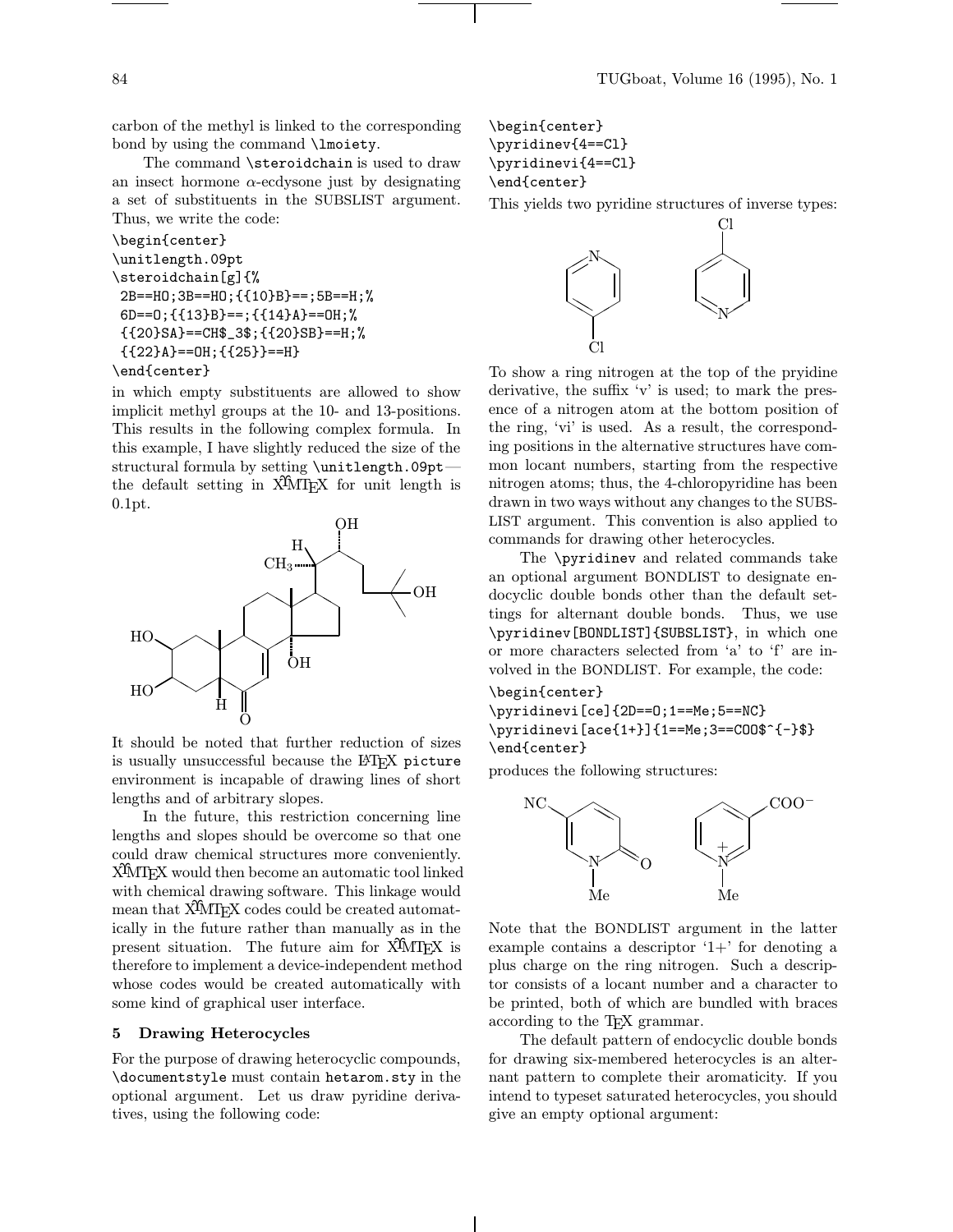TUGboat, Volume 16 (1995), No. 1 85

```
\begin{center}
\pyridinev[]{4D==O;1==Me}
\pyridinevi[]{4D==O;1==Me}
\end{center}
```
which yields the following structures:



In order to show a wide variety of commands for drawing heterocyclic compounds, let us test the following statements:

```
\begin{center}
\pyrimidinevi[e]{%
  1==R;3==H;2D==0;4D==S} \qquad
\begin{array}{c}\n\text{pyr} \quad \text{pyr} \quad \text{pyr} \quad \text{pyr} \quad \text{pyr} \quad \text{pyr} \quad \text{pyr} \quad \text{pyr} \quad \text{pyr} \quad \text{pyr} \quad \text{pyr} \quad \text{pyr} \quad \text{pyr} \quad \text{pyr} \quad \text{pyr} \quad \text{pyr} \quad \text{pyr} \quad \text{pyr} \quad \text{pyr} \quad \text{pyr} \quad \text{pyr} \quad \text{pyr} \quad \text{pyr} \quad \text{pyr} \quad \text{pyr} \quad \text{pyr} \quad \text{p\pyridazinev{3==Me} \qquad
\pyridazinevi{3==Me} \\
\triazinev[]{2D==O;4D==O;%
  6D==0;1==H;3==H;5==H} \qquad
```
\triazinevi[]{2D==O;4D==O;%

```
6D==O;1==H;3==H;5==H}
\end{center}
```
Note that the pair of codes before each  $\backslash\backslash$  constructs a text line during LAT<sub>EX</sub> processing, since X<sup>T</sup>MT<sub>EX</sub> views each structure as a letter (or a T<sub>EX</sub> box). The following heterocycles result:









Since 5-membered heterocycles comprise a predominant family of organic compounds, X<sup>T</sup>MT<sub>F</sub>X has versatile facilities for drawing them:

\begin{center} \pyrrolev{1==H;2==Me;5==Me} \pyrrolev[d]{1==H;2Sa==H;% 2Sb==NHOH;3Sa==H;3Sb==H} \\ \pyrazolev{1==H;3==Ph;5==Ph}  $\infty$ imidazolev{1==H;2==Me;4==Me;5==Me} \\ \isoxazolev{3==Me;5==Me} \oxazolev{2==Me;4==Me;5==Me} \end{center}

The command names come from those of master templates, i.e., pyrrole, pyrazole, imidazole, isoxazole, and oxazole. As before, the suffix conventions ('v', 'vi', 'h' and 'hi') are also effective in these commands. The above code yields a variety of 5 membered cyclic compounds:



X<sup>I</sup>MT<sub>E</sub>X is capable of also drawing fused heterocyclic compounds. These compounds can take a wide variety of substitutions and bond patterns.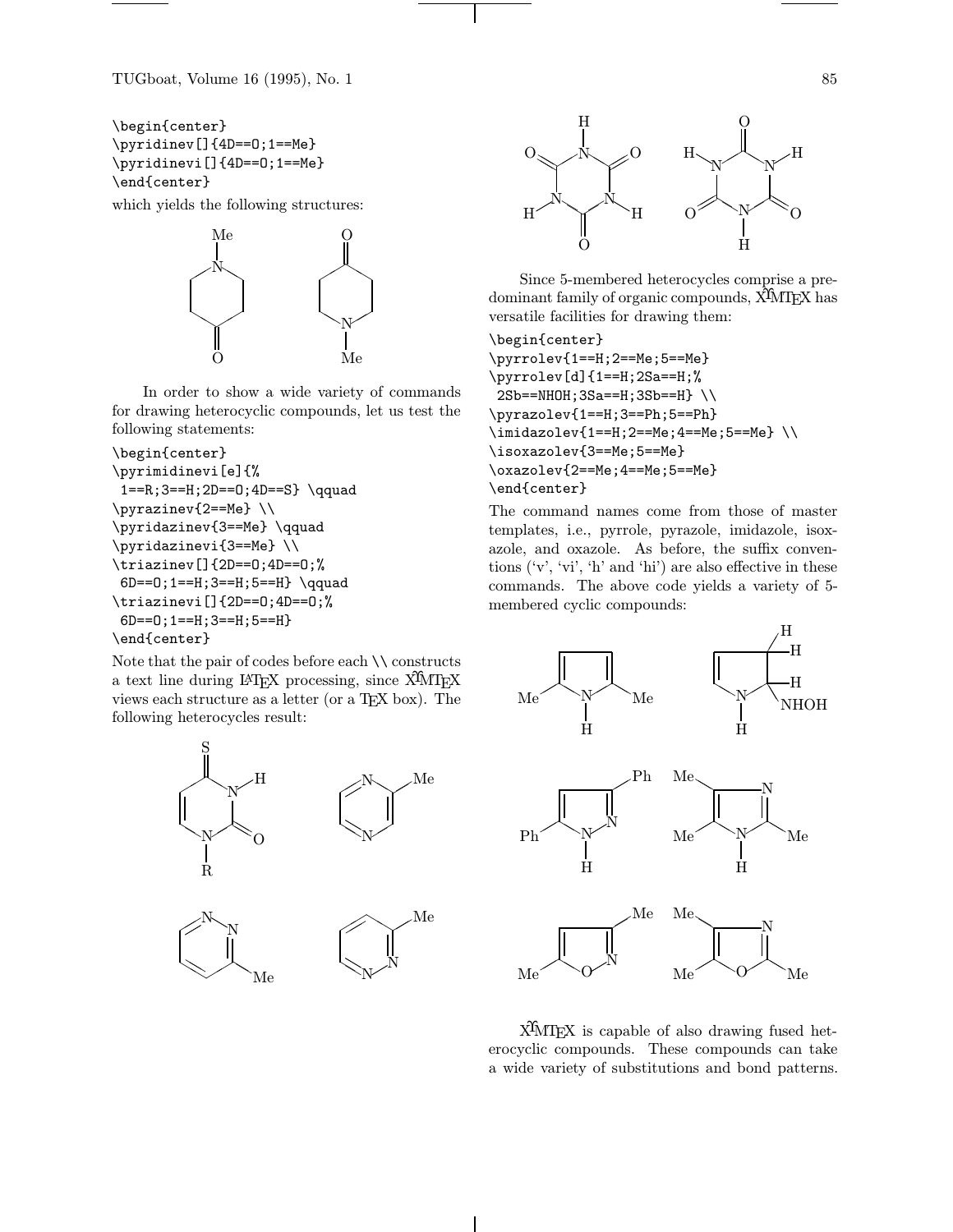Every command in X<sup>I</sup>MT<sub>EX</sub> has therefore been designed to be able to deal with such diversity by using BONDLIST and SUBSLIST arguments. To illustrate the flexibility of X<sup>T</sup>MT<sub>EX</sub> commands, let us test \quinolinevi in various situations:

```
\begin{center}
\quinolinevi{}
\quinolinevi[AB]{} \\[-16pt]
\quinolinevi[egi]{1==Me}
\quinolinevi[A]{1==Me} \\[16pt]
\quinolinevi[cfhk]{1==Me;2D==O;%
 4==OMe;8==\lmoiety{MeO}}
\quinolinevi[Ac]{1==Me;2D==O;%
 4==OMe;8==\lmoiety{MeO}} \\[16pt]
\quinolinevi{2==Me;4==Me}
\quinolinevi[bdj]{5D==O} \\
\quinolinevi[r{1+}]{1==Me;4==OMe}
\quinolinevi[fhk{1+}]{%
 1Sa==Me;1Sb==Me} \\[16pt]
\quinolinevi[fhk]{1==Me;4SA==OH;4SB==H}
\quinolinevi[fhk]{%
 1==H;2Sa==Me;2Sb==Me} \\[16pt]
\quinolinevi[bfhk]{1==Me;4D==O;%
 2==(CH$_2$)$_7$CH=CH(CH$_2$)$_3$CH$_3$}
\phantom{\quinolinevi{}}
\end{center}
```
This gives us the following test structures:





This last example contains a long-chain substituent with a double bond represented by a single equality symbol  $(=)$ . For this reason, we use double equality  $(==)$  as a delimiter in the SUBSLIST argument.

X<sup>I</sup>MT<sub>E</sub>X includes other commands for drawing fused heterocycles with two 6-membered rings: isoquinolines, quinoxalines, quinazolines, cinnolines, and pteridines. These commands can be used in the same way as described for the \quinolinevi command, where 'v', 'vi', 'h', and 'hi' are also effective.

XΥMTEX has various commands for drawing heterocycles with fused 5- and 6-membered rings: purines, indoles, indolizines, isoindoles, benzofuranes, isobenzofuranes, and benzoxazoles. For example, adenine and 3-methylindole are drawn by using the following code:

\begin{center} \purinev[adfh]{3==H;4==NH\$\_2\$} \indolev{1==H;3==CH\$\_3\$} \end{center}

which gives the following results: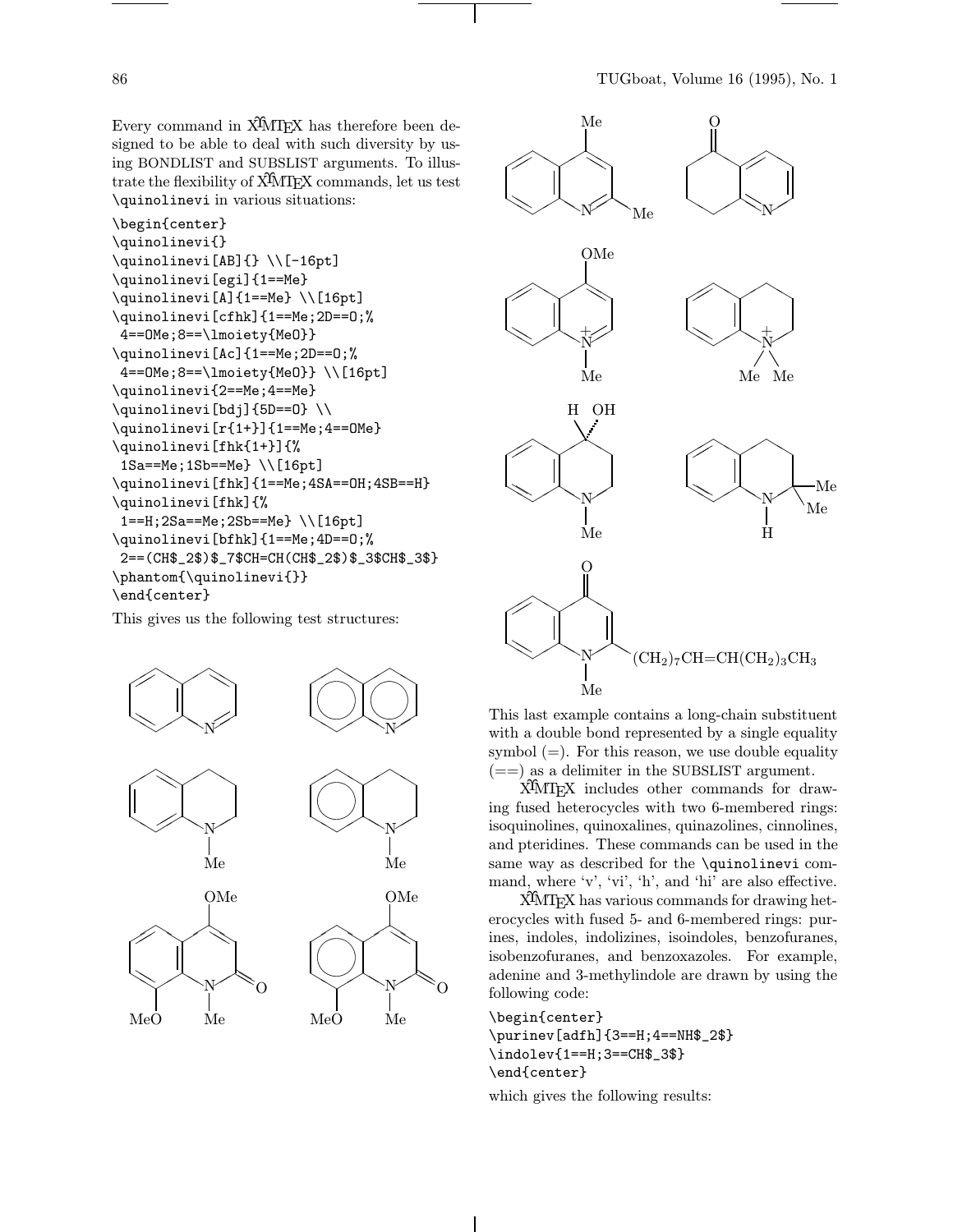

In the preceding paragraphs of this section, each mother skeleton is associated with a specific command. This approach is combinatorially explosive in nature since there are further categories of heterocyclic master templates. More general commands have therefore been designed to have the additional function of specifying inner atoms on rings, as in \sixheterovi[BONDLIST]{ATOMLIST}{SUBSLIST}.

Each of the following code examples contains two arguments in addition to an empty optional BONDLIST argument. Among them, the second argument is an ATOMLIST for specifying the positions and species of hetero-atoms.

```
\begin{center}
\sixheterovi[]{1==O;4==N}{4==Me}
\sixheterovi[]{3==0;4==N}{4==Me} \\
\sixheterovi[]{2==O;4==N}{4==Me}
\sixheterovi[]{6==S;4==N}{4==Me}
\end{center}
```
These codes generate the following structures:



The next examples illustrate two ways of drawing pyridine-N-oxide:

\sixheterovi[r{2+}]%  ${2==N}{2==O$^{\displaystyle\big\{0\}}$ \sixheterovi{2==N\$^{+}\$}{2==O\$^{-}\$}

which yield the following results:



Note that pyridine nuclei with a ring nitrogen at a position other than the top or the bottom cannot be drawn by using such a specific command as \pyridinev.

For drawing fused heterocycles with two 6-membered rings, the \decaheterov command and related ones are designed to be capable of specifying any hetero-atoms in the nuclei:

\decaheterov[g]{9==N}{% 1B==CH\$\_2\$OH;{{10}B}==Me} \decaheterov[]{7==O}{6D==O;9A==H;% {{10}A}==CH=CH\$\_2\$}

yields



The **\nonaheterov** command and related ones are also able to specify any hetero-atoms in the nuclei of fused heterocycles. For example:

\nonaheterov[egj]{1==O;3==O}{} \nonaheterov[]{9==N}{5A==Me;7A==Me;8A==H}

produces



#### 6 Further Techniques

More complicated structural formulas can be constructed by combining two or more structures created by X<sup>I</sup>MT<sub>E</sub>X commands. These structures are combined within an outer picture environment, since  $\widehat{X}^{\widehat{\mu}}$  and  $X^{\widehat{\mu}}$  is based on the LAT<sub>E</sub>X picture environment and two or more picture environments can be nested. The technique is discussed in Chapter 14 of the on-line manual for  $\widehat{X}$ MT<sub>F</sub>X [8].

Another technique for constructing complicated formulas is to use a XΥMTEX command inside the